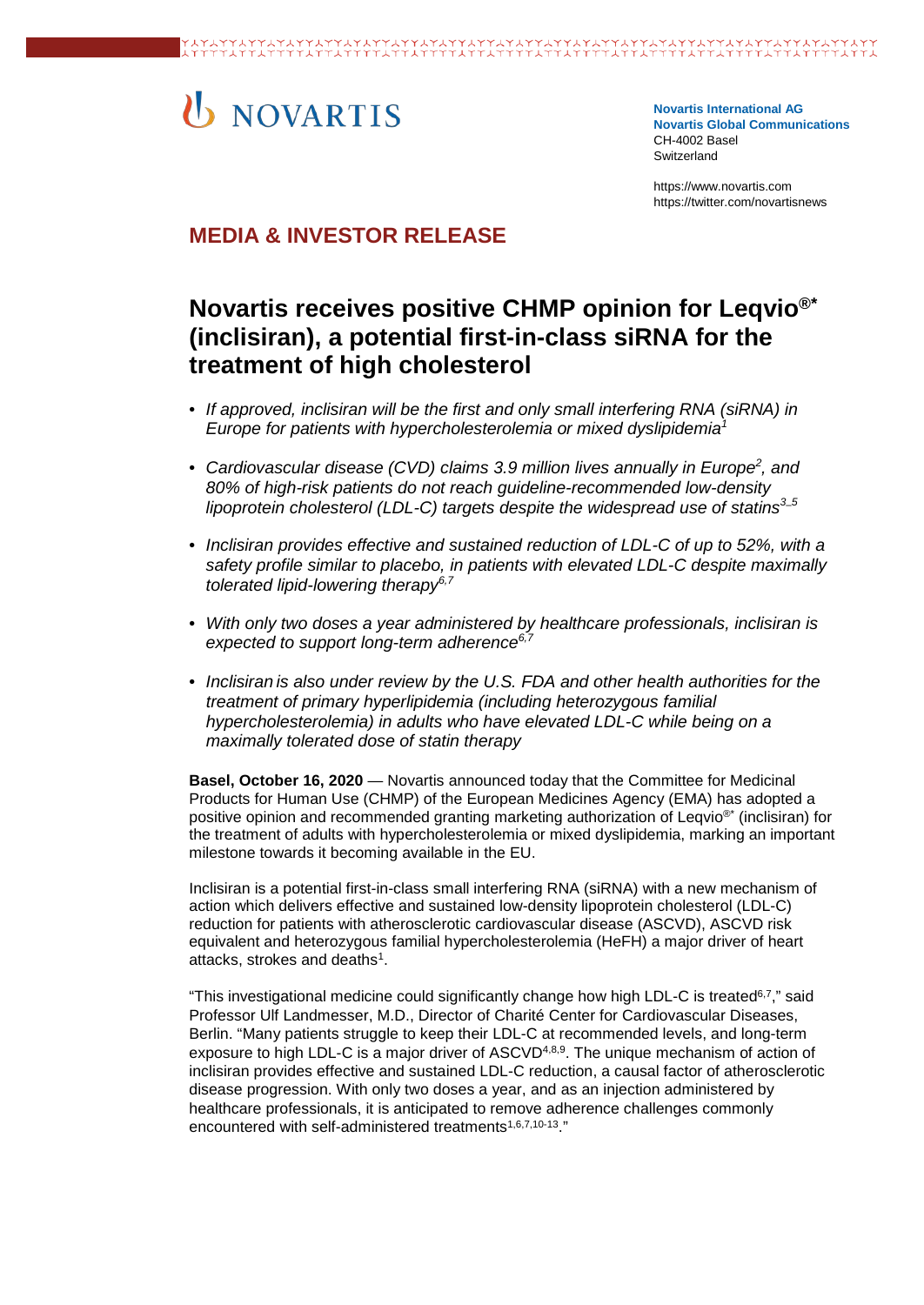"LDL-C reduction remains a major public health issue, with 80% of high-risk patients in Europe not achieving guideline-recommended LDL-C targets despite available current standard of care treatments. These patients remain at risk of ASCVD events, such as strokes or heart attacks<sup>3-5</sup>", said John Tsai, Head Global Drug Development and Chief Medical Officer, Novartis. "This encouraging positive CHMP opinion is a significant step in our journey of reimagining medicine with this transformational treatment, which has the potential to bring new hope to the millions of people in Europe currently unable to reach their LDL-C goals<sup>3-5</sup>."

This CHMP opinion is based on results from the ORION clinical research program including Phase III trials, which involved more than 3,600 patients on a maximally tolerated statin dose and assessed the safety, efficacy and tolerability of inclisiran<sup>6,7</sup>. Inclisiran demonstrated effective and sustained LDL-C reduction of up to 52% (*P*<0.0001) with two doses per year, after an initial dose and one at 3 months, in adults with ASCVD, ASCVD risk equivalent and/or HeFH<sup>6,7</sup>. Further, the reduction in LDL-C achieved with inclisiran was sustained through 17 months, with a safety and tolerability profile similar to placebo<sup>6,7</sup>. Additional post hoc analysis showed low variability among the patients treated with inclisiran: 88% of them reached guideline recommended targets at any timepoint during the study (observed values)14.

The CHMP recommended granting inclisiran marketing authorization for the treatment of adults with primary hypercholesterolemia (heterozygous familial and non-familial) or mixed dyslipidemia, as an adjunct to diet:

- in combination with a statin or statin with other lipid-lowering therapies in patients unable to reach LDL-C goals with the maximally tolerated dose of a statin, or
- alone or in combination with other lipid-lowering therapies in patients who are statinintolerant, or for whom a statin is contraindicated.

The European Commission (EC) – which has the authority to approve medicines for the European Union (EU) – will review the CHMP opinion and is expected to grant a centralized marketing authorization that will be valid in the 27 countries that are members of the EU. Norway, Iceland and Liechtenstein, as members of the European Economic Area (EEA), will take corresponding decisions based on the EC's recommendation. Following EC approval, Novartis will continue to explore innovative collaborations with health agencies and others throughout Europe designed to ensure that people with ASCVD and elevated LDL-C have access to the treatments they need to achieve beneficial health outcomes. Further, Novartis looks forward to the completion of the ongoing cardiovascular outcomes ORION-4 study, which will expand on the scientific evidence associating lower LDL-C levels with improved cardiovascular outcomes.

Inclisiran is also under review by the U.S. Food and Drug Administration for the treatment of primary hyperlipidemia (including HeFH) in adults who have elevated LDL-C while being on a maximally tolerated dose of statin therapy.

*\*Product and brand name are not FDA approved. Currently under FDA review.*

#### **About the ORION Phase III LDL-C-lowering Studies**

ORION-9 was a pivotal Phase III, placebo-controlled, double-blind, randomized study to evaluate the efficacy, safety and tolerability of inclisiran sodium 300 mg administered subcutaneously by a healthcare professional starting it at an initial dose<sup>6</sup>. Inclisiran was then administered again at 3 months and then every 6 months thereafter in 482 participants with clinical or genetic evidence of heterozygous familial hypercholesterolemia (HeFH) and elevated low-density lipoprotein cholesterol (LDL-C), despite a maximally tolerated dose of LDL-C-lowering therapies (e.g. a statin or ezetimibe). For the primary endpoints of ORION-9, inclisiran delivered mean placebo-adjusted percentage change in LDL-C reductions of 48% (*P*<.0001) at 17 months and demonstrated time-adjusted percentage change in LDL-C reductions of 44% (*P*<.0001) from 3 through 18 months. The international study was conducted at 46 sites in eight countries<sup>6</sup>.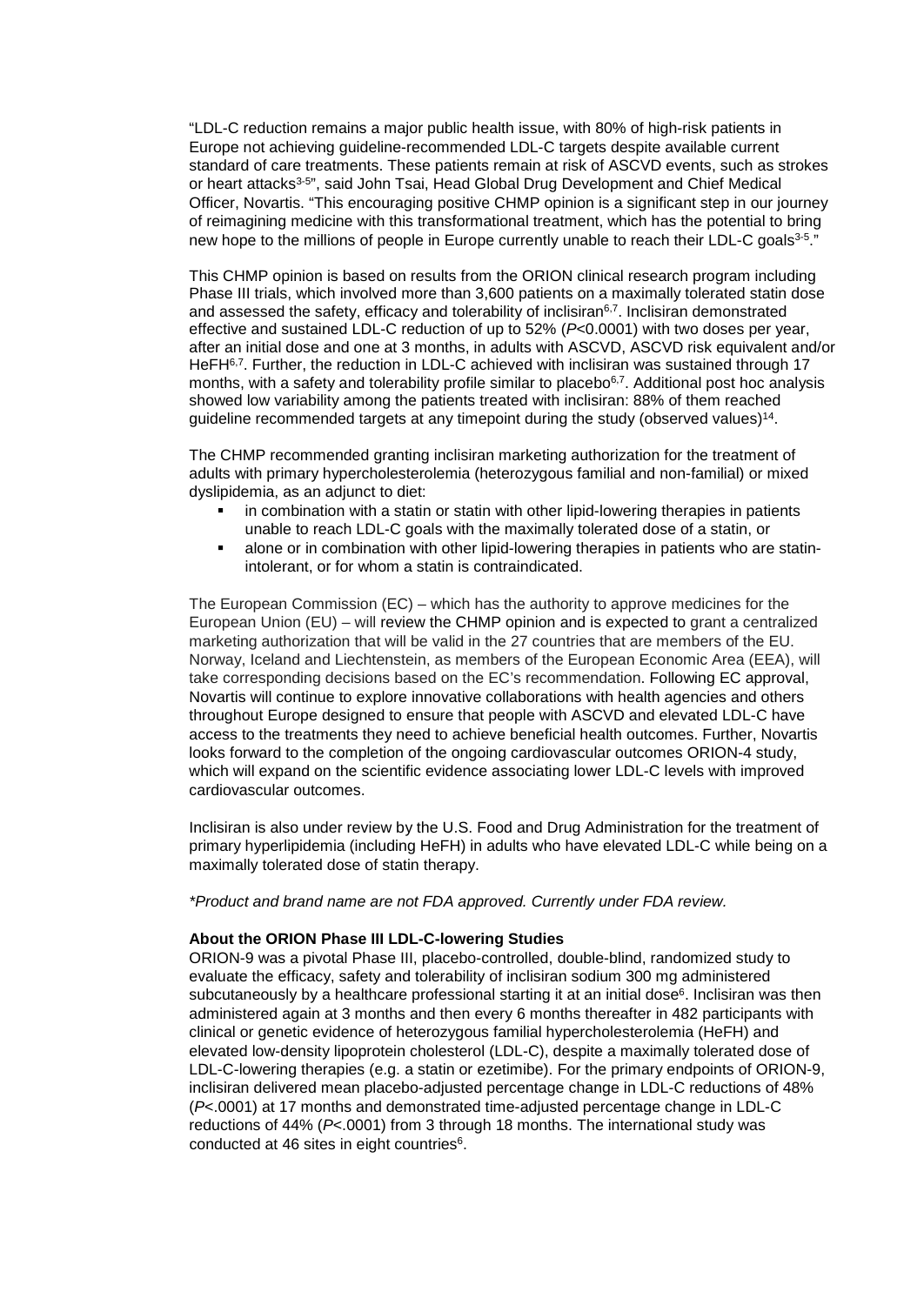ORION-10 was a pivotal Phase III, placebo-controlled, double-blind, randomized study to evaluate the efficacy, safety and tolerability of inclisiran sodium 300 mg administered subcutaneously by a healthcare professional starting it at an initial dose7. Inclisiran was then administered again at 3 months and then every 6 months thereafter in 1,561 participants with atherosclerotic cardiovascular disease (ASCVD) and elevated LDL-C, despite a maximally tolerated dose of LDL-C-lowering therapies (e.g. a statin and/or ezetimibe). For the primary endpoints of ORION-10, inclisiran delivered mean placebo-adjusted percentage change in LDL-C reductions of 52% (*P*<.0001) at 17 months and demonstrated time-adjusted percentage change in LDL-C reductions of 54% (*P*<.0001) from 3 through 18 months. The study was conducted at 145 sites in the United States<sup>7</sup>.

ORION-11 was a pivotal Phase III, placebo-controlled, double-blind, randomized study to evaluate the efficacy, safety and tolerability of inclisiran sodium 300 mg administered subcutaneously by a healthcare professional starting it at an initial dose7. Inclisiran was then administered again at 3 months and then every 6 months thereafter in 1,617 patients with ASCVD or ASCVD-risk equivalents and elevated LDL-C despite a maximally tolerated dose of statin therapy (with or without ezetimibe). For the primary endpoints of ORION-11, inclisiran delivered placebo-adjusted change in LDL-C reductions of 50% (*P*<.0001) at 17 months and demonstrated time-adjusted LDL-C reductions of 49% (*P*<.0001) from 3 through 18 months. The international study was conducted at 70 sites in seven countries<sup>7</sup>.

#### **About Atherosclerotic Cardiovascular Disease (ASCVD)**

Atherosclerosis corresponds to the accumulation of lipids over time mainly low-density lipoprotein cholesterol (LDL-C) in the inner lining of the arteries. Unexpected rupture of the atherosclerotic plaque can cause an atherosclerotic cardiovascular event such as a heart attack or stroke<sup>15,16</sup>. ASCVD accounts for over 85% of all cardiovascular disease deaths<sup>17</sup>. ASCVD is the primary cause of death in the European Union and its burden in the United States is greater than that from any other chronic diseases<sup>18,19</sup>. ASCVD risk equivalent corresponds to conditions that confer a similar risk for a ASCVD event (e.g. diabetes,  $HeFH$ )<sup>7,20</sup>.

#### **About Inclisiran**

If approved, inclisiran (KJX839) would be the first and only therapy to use the small interfering RNA (siRNA mechanism) of action to lower low-density lipoprotein cholesterol (LDL-C), which could help improve outcomes for patients with ASCVD, a deadly form of cardiovascular disease<sup>1,6,7</sup>. With two doses a year and effective and sustained LDL-C reduction, inclisiran works as a complement to statins. Inclisiran works differently from other therapies by preventing the production of the target protein in the liver, increasing hepatic uptake of LDL-C and clearing it from the bloodstream<sup>1</sup>. Inclisiran is dosed initially, again at 3 months, and then once every 6 months. In three clinical trials, patients taking inclisiran maintained LDL-C reduction throughout each 6-month dosing interval<sup>6,7</sup>. Administered in-office as a subcutaneous injection, inclisiran integrates seamlessly into a patient's healthcare routine<sup>6,7</sup>.

No significant safety or tolerability concerns have been identified with the long-term administration of inclisiran. In the Phase III trials, inclisiran was reported to be well-tolerated with a safety profile similar to placebo $6.7$ . The most common adverse reactions reported ( $\geq 3\%$ of patients treated with inclisiran and occurring more frequently than placebo) were diabetes mellitus, hypertension, nasopharyngitis, arthralgia, back pain, dyspnea, bronchitis and upper respiratory tract infection. Adverse events at the injection site were more frequent with inclisiran than placebo and were generally mild and none were severe or persistent<sup>6,7</sup>.

Novartis has obtained global rights to develop, manufacture and commercialize inclisiran under a license and collaboration agreement with Alnylam Pharmaceuticals, a leader in RNAi therapeutics.

#### **About Novartis in Cardiovascular-Renal-Metabolism**

Bending the curve of life requires addressing some of society's biggest public health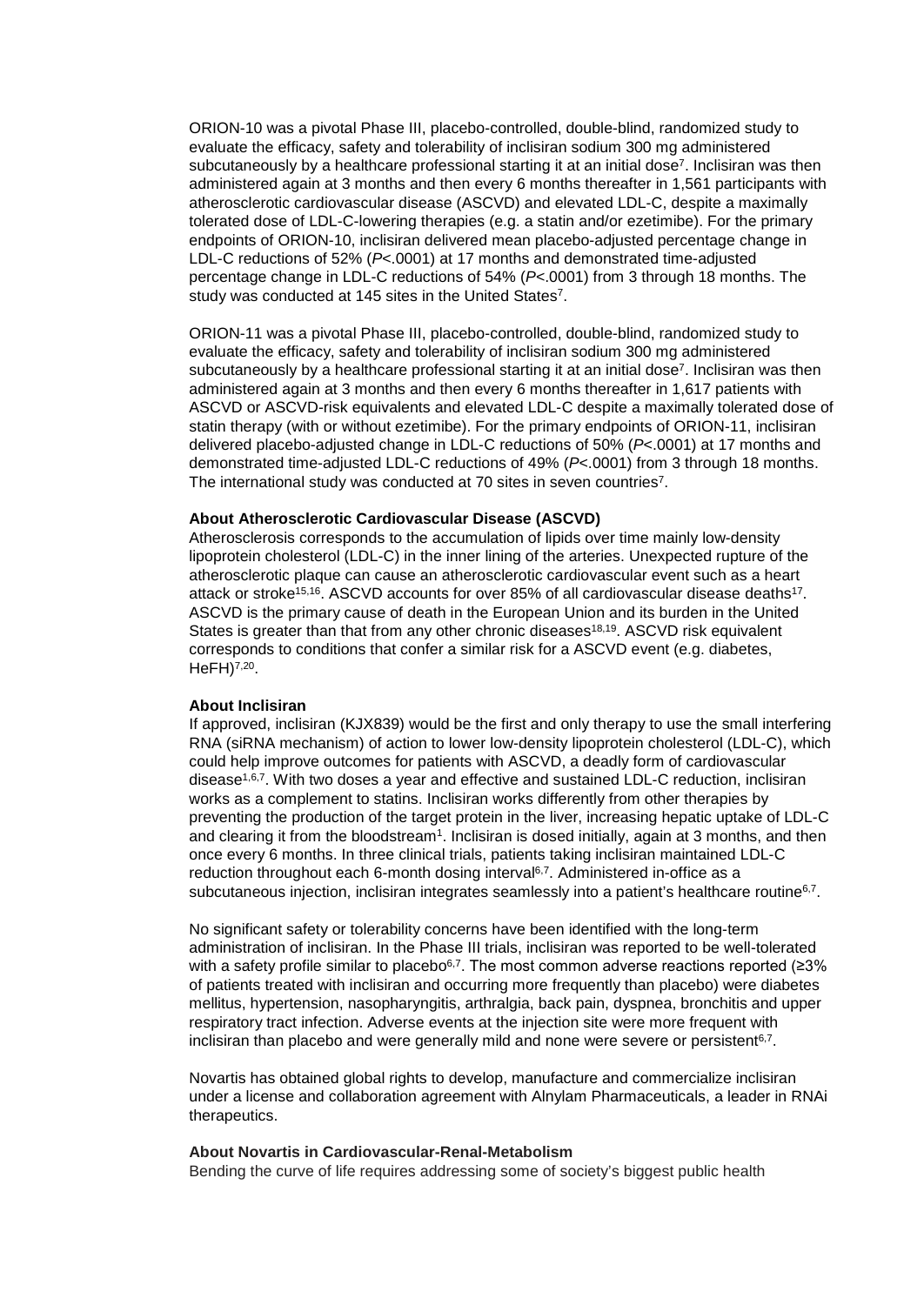concerns. Novartis has an established and expanding presence in diseases covering the heart, kidney and metabolic system. In addition to essential treatment Entresto<sup>®</sup> (sacubitril/valsartan), Novartis has a growing pipeline of potentially first-in-class molecules addressing cardiovascular, metabolic and renal diseases.

#### **Disclaimer**

This press release contains forward-looking statements within the meaning of the United States Private Securities Litigation Reform Act of 1995. Forward-looking statements can generally be identified by words such as "potential," "potentially," "can," "will," "could," "would," "expected," "anticipated," "looks forward," "investigational," "pipeline," "under review," "remains," "advancing," "to explore," "to ensure," "to achieve," "expanding" "to evaluate," "to support," "remains," or similar terms, or by express or implied discussions regarding potential marketing approvals, new indications or labeling for inclisiran, Entresto or the other investigational and approved products described in this press release, or regarding potential future revenues from such products. You should not place undue reliance on these statements. Such forward-looking statements are based on our current beliefs and expectations regarding future events, and are subject to significant known and unknown risks and uncertainties. Should one or more of these risks or uncertainties materialize, or should underlying assumptions prove incorrect, actual results may vary materially from those set forth in the forward-looking statements. There can be no guarantee that inclisiran, Entresto or such other products will be submitted or approved for sale or for any additional indications or labeling in any market, or at any particular time. Nor can there be any guarantee that inclisiran, Entresto or such other products will be commercially successful in the future. In particular, our expectations regarding such products could be affected by, among other things, the uncertainties inherent in research and development, including clinical trial results and additional analysis of existing clinical data; regulatory actions or delays or government regulation generally; global trends toward health care cost containment, including government, payor and general public pricing and reimbursement pressures and requirements for increased pricing transparency; our ability to obtain or maintain proprietary intellectual property protection; the particular prescribing preferences of physicians and patients; general political, economic and business conditions, including the effects of and efforts to mitigate pandemic diseases such as COVID-19; safety, quality, data integrity or manufacturing issues; potential or actual data security and data privacy breaches, or disruptions of our information technology systems, and other risks and factors referred to in Novartis AG's current Form 20-F on file with the US Securities and Exchange Commission. Novartis is providing the information in this press release as of this date and does not undertake any obligation to update any forward-looking statements contained in this press release as a result of new information, future events or otherwise.

#### **About Novartis**

Novartis is reimagining medicine to improve and extend people's lives. As a leading global medicines company, we use innovative science and digital technologies to create transformative treatments in areas of great medical need. In our quest to find new medicines, we consistently rank among the world's top companies investing in research and development. Novartis products reach nearly 800 million people globally and we are finding innovative ways to expand access to our latest treatments. About 109,000 people of more than 140 nationalities work at Novartis around the world. Find out more at https://www.novartis.com.

Novartis is on Twitter. Sign up to follow @Novartis at **<https://twitter.com/novartisnews>** For Novartis multimedia content, please visit **https:/[/www.novartis.com/news/media-library](http://www.novartis.com/news/media-library)** For questions about the site or required registration, please contact [media.relations@novartis.com](mailto:media.relations@novartis.com)

#### **References**

- 1. Stoekenbroek RM, Kallend D, Wijngaard PL, et al. Inclisiran for the treatment of cardiovascular disease: the ORION clinical development program. *Future Cardiol.* 2018;14(6):433–442.
- 2. European Heart Network. *European Cardiovascular Disease Statistics 2017 edition*. Available from: <http://www.ehnheart.org/cvd-statistics/cvd-statistics-2017> [Last accessed: October 2020].